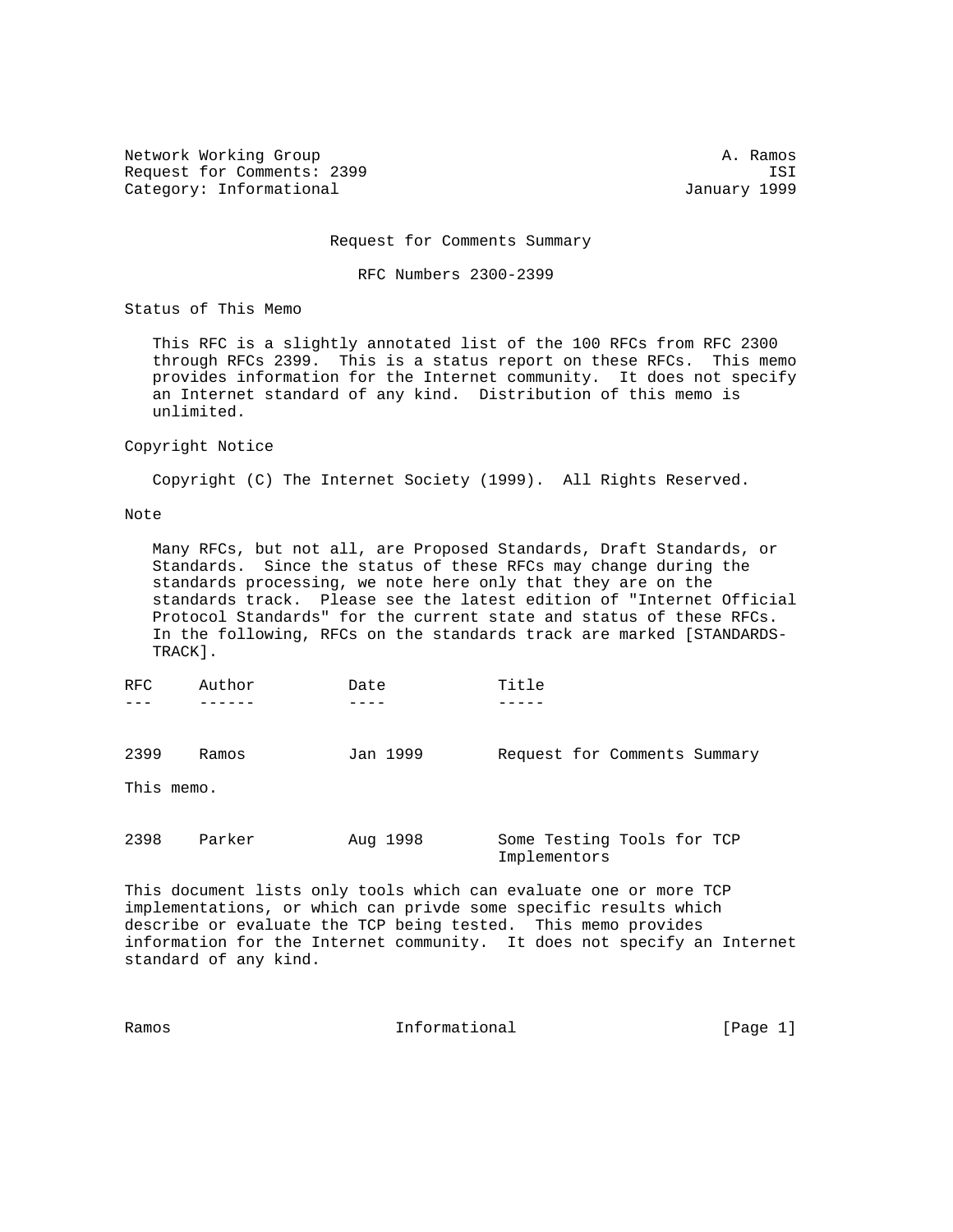2397 Masinter Aug 1998 The "data" URL scheme

A new URL scheme, "data", is defined. It allows inclusion of small data items as "immediate" data, as if it had been included externally. [STANDARDS-TRACK]

2396 Berners-Lee Aug 1998 Uniform Resource Identifiers (URI): Generic Syntax

This document defines a grammar that is a superset of all valid URI, such that an implementation can parse the common components of a URI reference without knowing the scheme-specific requirements of every possible identifier type. [STANDARDS-TRACK]

2395 Friend Dec 1998 IP Payload Compression Using LZS

This document describes a compression method based on the LZS compression algorithm. This document defines the application of the LZS algorithm to the IP Payload Compression Protocol. This memo provides information for the Internet community. It does not specify an Internet standard of any kind.

2394 Pereira Dec 1998 IP Payload Compression Using DEFLATE

This document describes a compression method based on the DEFLATE compression algorithm. This document defines the application of the DEFLATE algorithm to the IP Payload Compression Protocol. This memo provides information for the Internet community. It does not specify an Internet standard of any kind.

2393 Shacham Dec 1998 IP Payload Compression Protocol (IPComp)

This document describes a protocol intended to provide lossless compression for Internet Protocol datagrams in an Internet environment. [STANDARDS-TRACK]

Ramos **Informational Informational** [Page 2]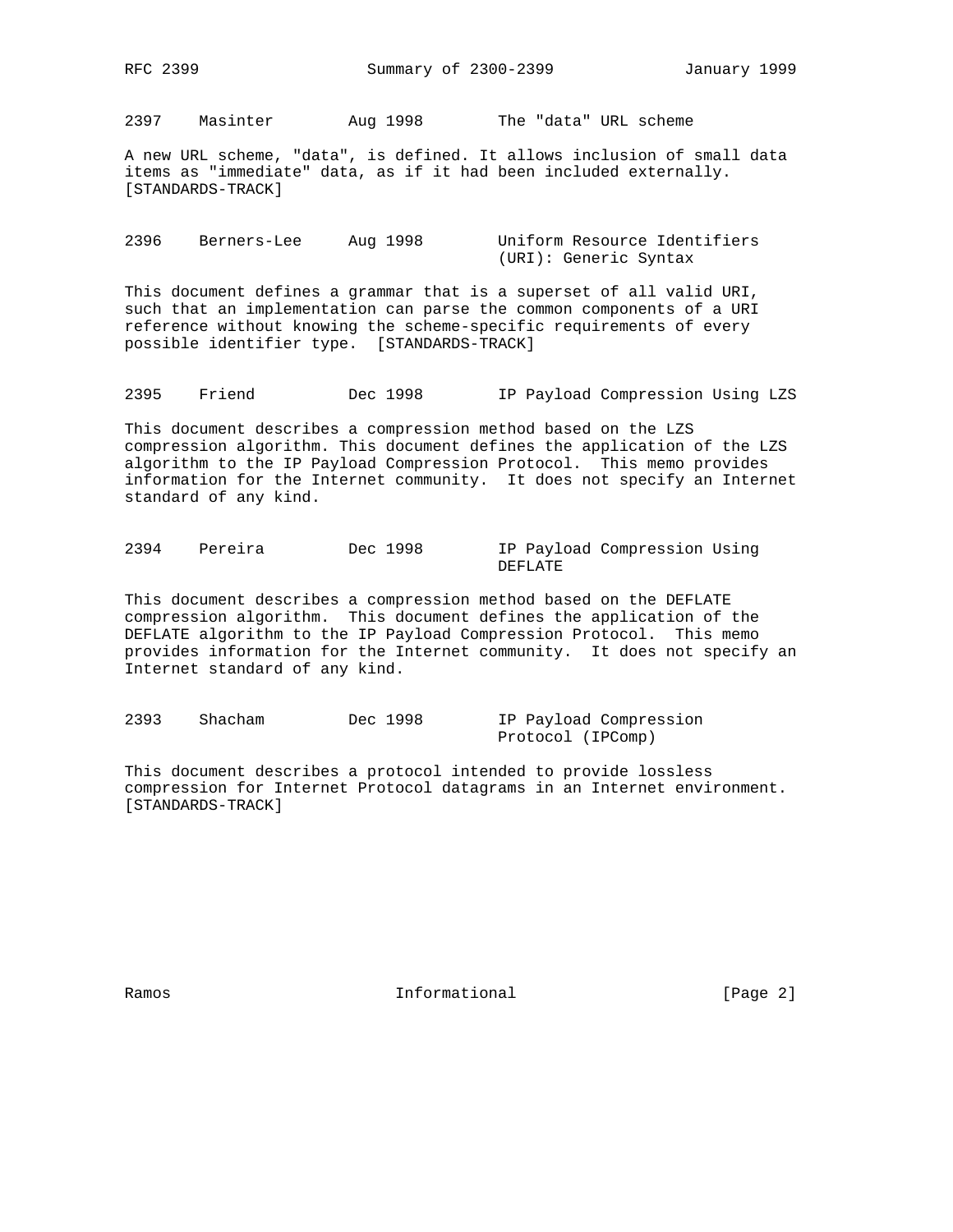2392 Levinson Aug 1998 Content-ID and Message-ID

Uniform Resource Locators

The Uniform Resource Locator (URL) schemes, "cid:" and "mid:" allow references to messages and the body parts of messages. For example, within a single multipart message, one HTML body part might include embedded references to other parts of the same message. [STANDARDS-TRACK]

2391 Srisuresh Aug 1998 Load Sharing using IP Network Address Translation (LSNAT)

In this document, we extend the use of NATs to offer Load share feature, where session load can be distributed across a pool of servers, instead of directing to a single server. This memo provides information for the Internet community. It does not specify an Internet standard of any kind.

2390 Bradley Sep 1998 Inverse Address Resolution Protocol

This memo describes additions to ARP that will allow a station to request a protocol address corresponding to a given hardware address. [STANDARDS-TRACK]

2389 Hethmon Aug 1998 Feature negotiation mechanism for the File Transfer Protocol

This document provides a mechanism by which clients of the FTP protocol can discover which new features are supported by a particular FTP server. [STANDARDS-TRACK]

2388 Masinter Aug 1998 Returning Values from Forms: multipart/form-data

This specification defines an Internet Media Type, multipart/form-data, which can be used by a wide variety of applications and transported by a wide variety of protocols as a way of returning a set of values as the result of a user filling out a form. [STANDARDS-TRACK]

Ramos **Informational Informational** [Page 3]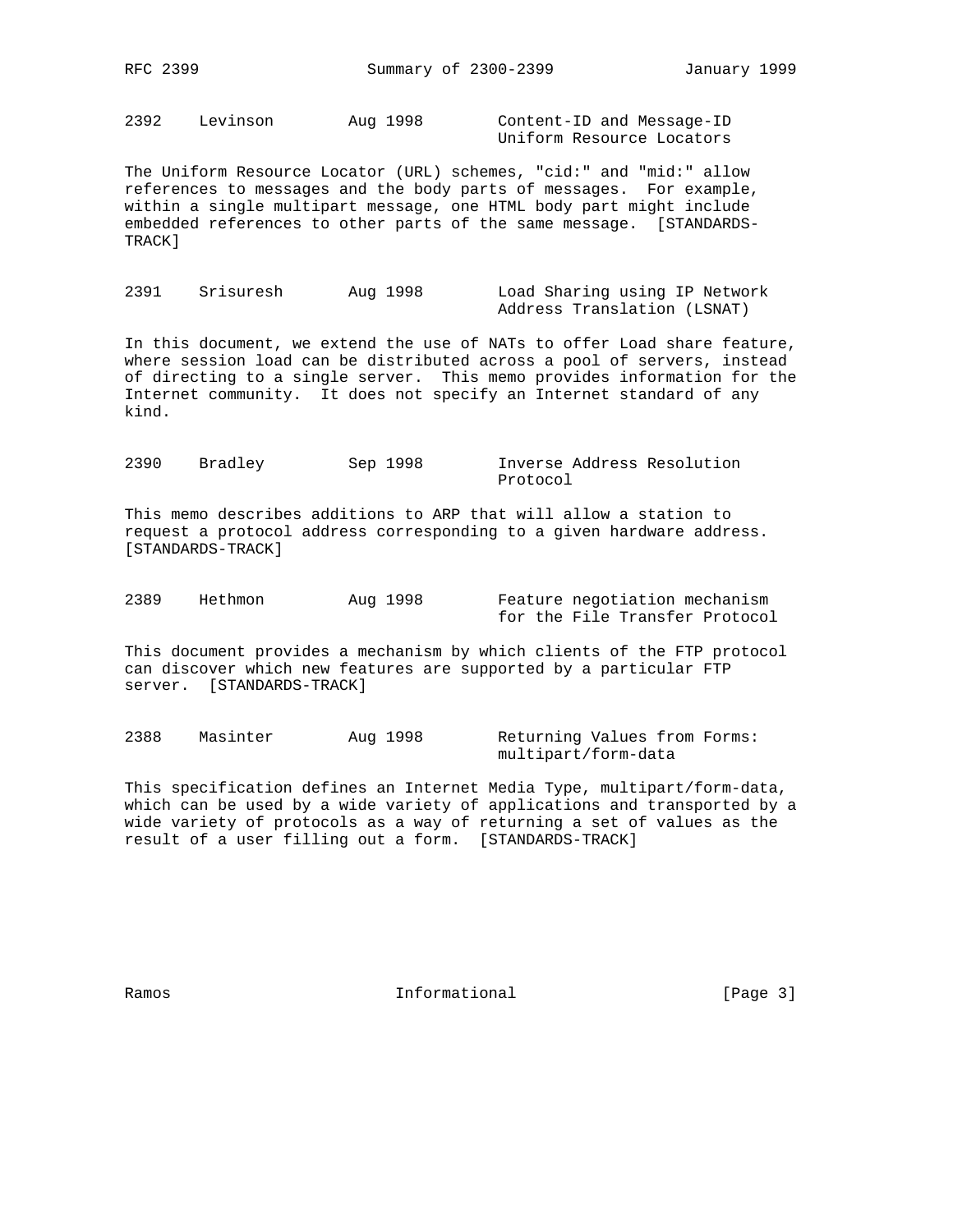2387 Levinson Aug 1998 The MIME Multipart/Related Content-type

This document defines the Multipart/Related content-type and provides examples of its use. [STANDARDS-TRACK]

| 2386 | Crawley | Aug 1998 | A Framework for OoS-based |
|------|---------|----------|---------------------------|
|      |         |          | Routing in the Internet   |

This document describes some of the QoS-based routing issues and requirements, and proposes a framework for QoS-based routing in the Internet. This memo provides information for the Internet community. It does not specify an Internet standard of any kind.

2385 Heffernan Aug 1998 Protection of BGP Sessions via the TCP MD5 Signature Option

This memo describes a TCP extension to enhance security for BGP. [STANDARDS-TRACK]

2384 Gellens Aug 1998 POP URL Scheme

This memo defines a URL scheme for referencing a POP mailbox. [STANDARDS-TRACK]

2383 Suzuki Aug 1998 ST2+ over ATM Protocol Specification - UNI 3.1 Version

This document specifies an ATM-based protocol for communication between ST2+ agents. This memo provides information for the Internet community. It does not specify an Internet standard of any kind.

| 2382 | Crawley | Aug 1998 | A Framework for Integrated |  |  |
|------|---------|----------|----------------------------|--|--|
|      |         |          | Services and RSVP over ATM |  |  |

This document outlines the issues and framework related to providing IP Integrated Services with RSVP over ATM. This memo provides information for the Internet community. It does not specify an Internet standard of any kind.

Ramos **Example 1** Informational **Example 1** [Page 4]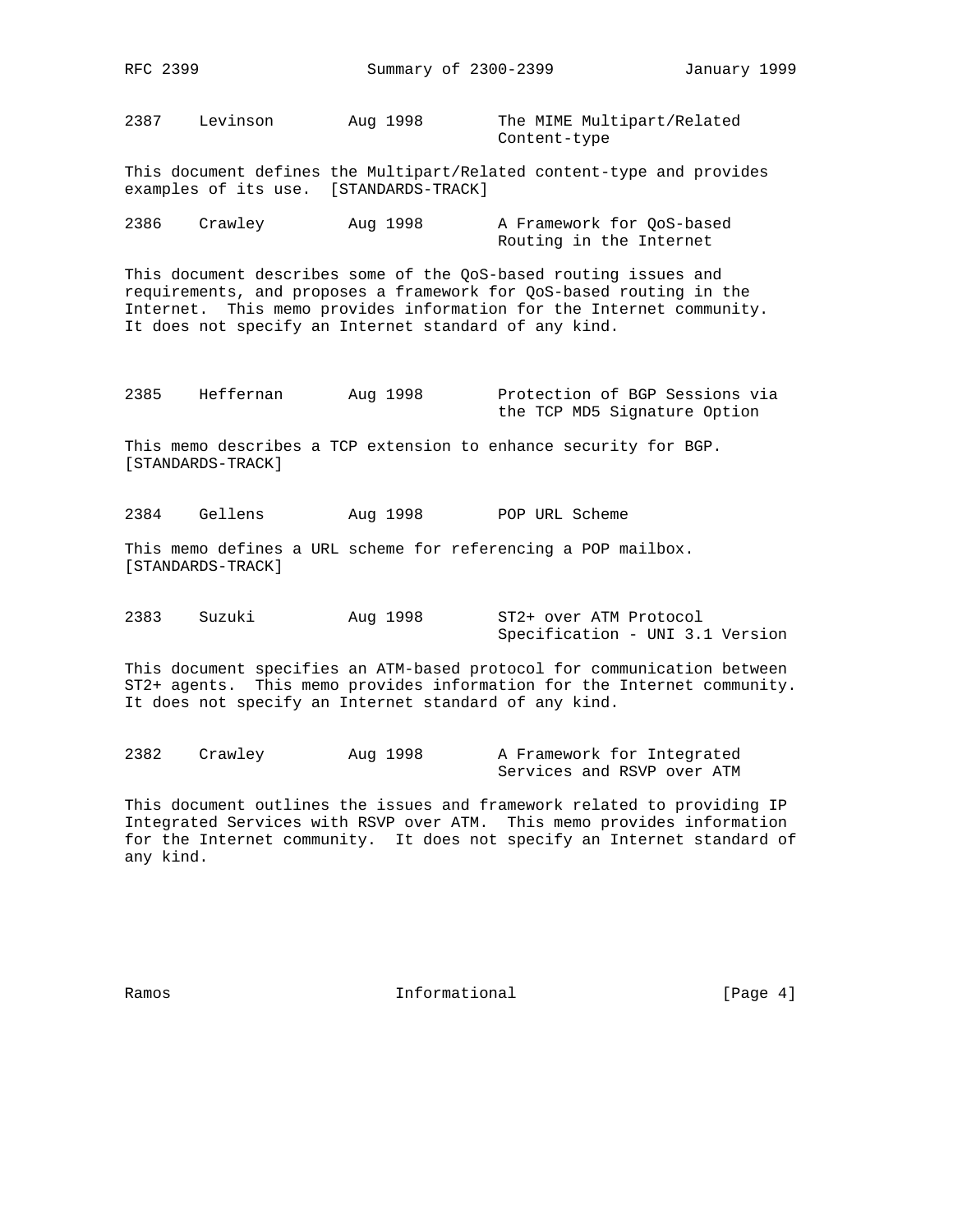2381 Garrett Aug 1998 Interoperation of

 Controlled-Load Service and Guaranteed Service with ATM

This document provides guidelines for mapping service classes, and traffic management features and parameters between Internet and ATM technologies. [STANDARDS-TRACK]

2380 Berger Aug 1998 RSVP over ATM Implementation Requirements

This memo presents specific implementation requirements for running RSVP over ATM switched virtual circuits (SVCs). It presents requirements that ensure interoperability between multiple implementations and conformance to the RSVP and Integrated Services specifications. [STANDARDS-TRACK]

2379 Berger Aug 1998 RSVP over ATM Implementation Guidelines

This memo presents specific implementation guidelines for running RSVP over ATM switched virtual circuits (SVCs). This document specifies an Internet Best Current Practices for the Internet Community, and requests discussion and suggestions for improvements.

2378 Hedberg Sep 1998 The CCSO Nameserver (Ph) Architecture

The Ph Nameserver from the Computing and Communications Services Office (CCSO), University of Illinois at Urbana-Champaign has for some time now been used by several organizations as their choice of publicly available database for information about people as well as other things. This document provides a formal definition of the client-server protocol. This memo provides information for the Internet community. It does not specify an Internet standard of any kind.

| 2377 | Grimstad | Sep 1998 | Naming Plan for Internet       |
|------|----------|----------|--------------------------------|
|      |          |          | Directory-Enabled Applications |

Application of the conventional X.500 approach to naming has heretofore, in the experience of the authors, proven to be an obstacle to the wide deployment of directory-enabled applications on the Internet. We propose a new directory naming plan that leverages the strengths of the most popular and successful Internet naming schemes for naming objects

Ramos **Example 2018** Informational **Ramos** [Page 5]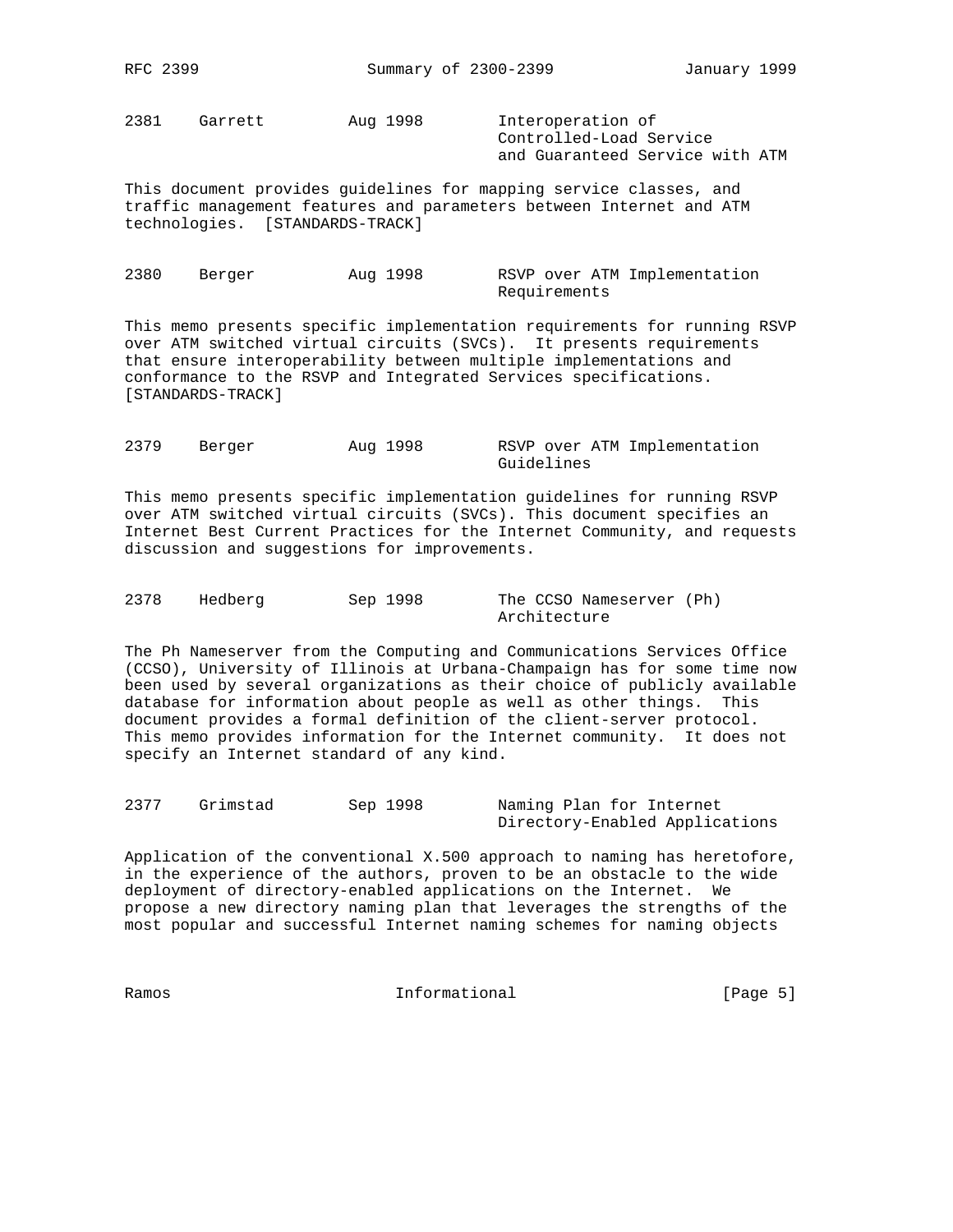in a hierarchical directory. This memo provides information for the Internet community. It does not specify an Internet standard of any kind.

2376 Whitehead Jul 1998 XML Media Types

This document proposes two new media subtypes, text/xml and application/xml, for use in exchanging network entities which are conforming Extensible Markup Language (XML). This memo provides information for the Internet community. It does not specify an Internet standard of any kind.

2375 Hinden Jul 1998 IPv6 Multicast Address Assignments

This document defines the initial assignment of IPv6 multicast addresses. This memo provides information for the Internet community. It does not specify an Internet standard of any kind.

2374 Hinden Jul 1998 An IPv6 Aggregatable Global Unicast Address Format

This document defines an IPv6 aggregatable global unicast address format for use in the Internet. [STANDARDS-TRACK]

2373 Hinden Jul 1998 IP Version 6 Addressing Architecture

This specification defines the addressing architecture of the IP Version 6 protocol [IPV6]. [STANDARDS-TRACK]

2372 Evans Jul 1998 Transaction Internet Protocol - Requirements and Supplemental Information

This document describes the purpose (usage scenarios), and requirements for the Transaction Internet Protocol. This memo provides information for the Internet community. It does not specify an Internet standard of any kind.

Ramos **Example 2018** Informational **Ramos** [Page 6]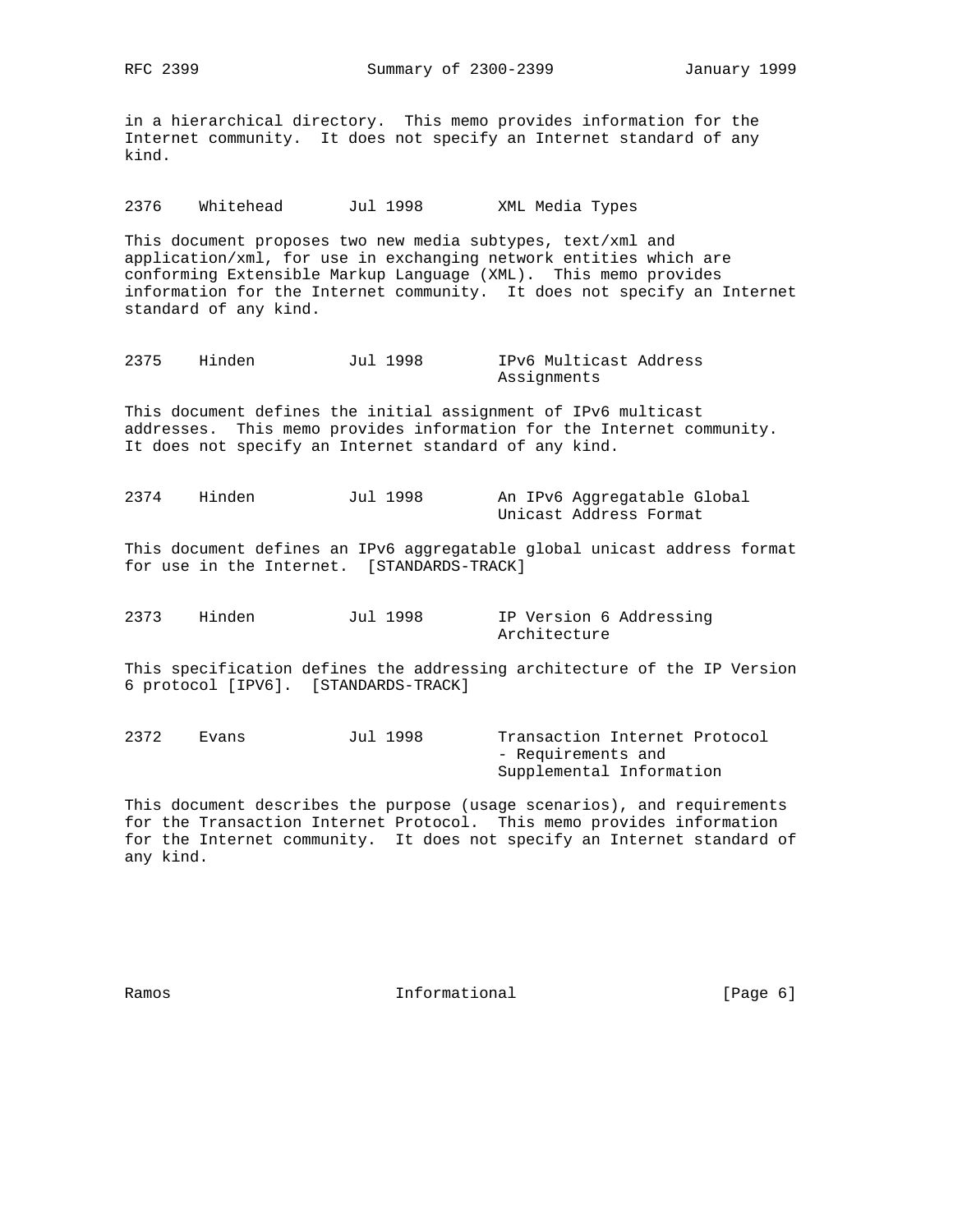2371 Lyon Jul 1998 Transaction Internet Protocol

Version 3.0

In many applications where different nodes cooperate on some work, there is a need to guarantee that the work happens atomically. That is, each node must reach the same conclusion as to whether the work is to be completed, even in the face of failures. This document proposes a simple, easily-implemented protocol for achieving this end. [STANDARDS-TRACK]

2370 Coltun Jul 1998 The OSPF Opaque LSA Option

This memo defines enhancements to the OSPF protocol to support a new class of link-state advertisements (LSA) called Opaque LSAs. [STANDARDS-TRACK]

2369 Neufeld Jul 1998 The Use of URLs as Meta-Syntax for Core Mail List Commands and their Transport through Message Header Fields

The mailing list command specification header fields are a set of structured fields to be added to email messages sent by email distribution lists.

By including these header fields, list servers can make it possible for mail clients to provide automated tools for users to perform list functions. This could take the form of a menu item, push button, or other user interface element. The intent is to simplify the user experience, providing a common interface to the often cryptic and varied mailing list manager commands. [STANDARDS-TRACK]

2368 Hoffman Jul 1998 The mailto URL scheme

This document defines the format of Uniform Resource Locators (URL) for designating electronic mail addresses. [STANDARDS-TRACK]

Ramos **Example 2** Informational **Example 2** [Page 7]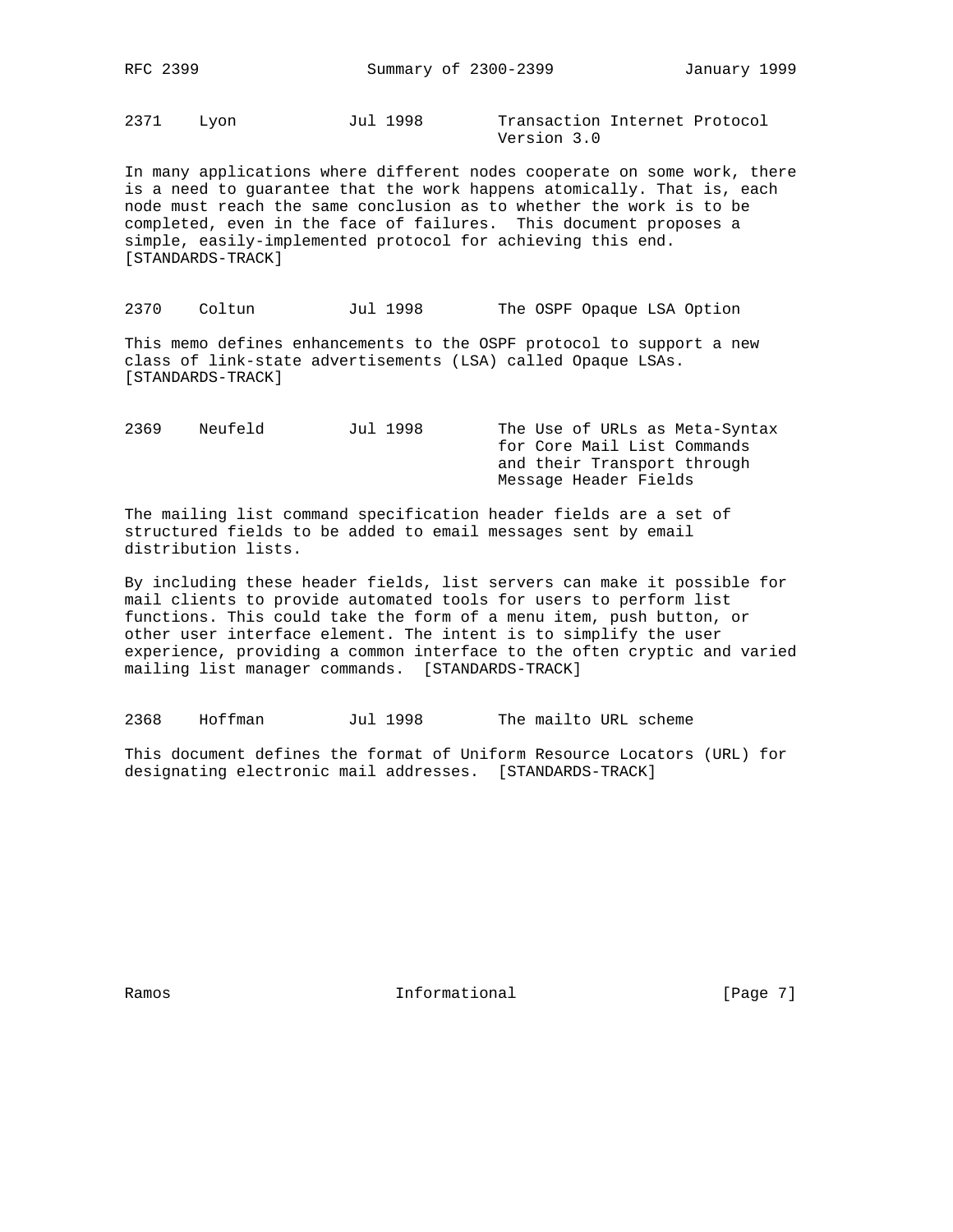2367 McDonald Jul 1998 PF\_KEY Key Management API,

Version 2

A generic key management API that can be used not only for IP Security but also for other network security services is presented in this document. This memo provides information for the Internet community. It does not specify an Internet standard of any kind.

2366 Chung Jul 1998 Definitions of Managed Objects for Multicast over UNI 3.0/3.1 based ATM Networks

This memo defines a portion of the Management Information Base (MIB) for use with network management protocols in the Internet community. In particular, it describes managed objects for IP hosts and routers that use a Multicast Address Resolution Server (MARS) to support IP multicast over ATM, as described in 'Support for Multicast over UNI 3.0/3.1 based ATM Networks'. [STANDARDS-TRACK]

| 2365 | Meyer | Jul 1998 | Administratively Scoped IP |  |
|------|-------|----------|----------------------------|--|
|      |       |          | Multicast                  |  |

This document defines the "administratively scoped IPv4 multicast space" to be the range 239.0.0.0 to 239.255.255.255. In addition, it describes a simple set of semantics for the implementation of Administratively Scoped IP Multicast. Finally, it provides a mapping between the IPv6 multicast address classes [RFC1884] and IPv4 multicast address classes. This document specifies an Internet Best Current Practices for the Internet Community, and requests discussion and suggestions for improvements.

2364 Gross Jul 1998 PPP Over AAL5

This document describes the use of ATM Adaptation Layer 5 (AAL5) for framing PPP encapsulated packets. [STANDARDS-TRACK]

2363 Gross Jul 1998 PPP Over FUNI

This document describes the use of ATM Frame User Network Interface (FUNI) for framing PPP encapsulated packets. [STANDARDS-TRACK]

Ramos **Example 1** Informational **Example 1** (Page 8)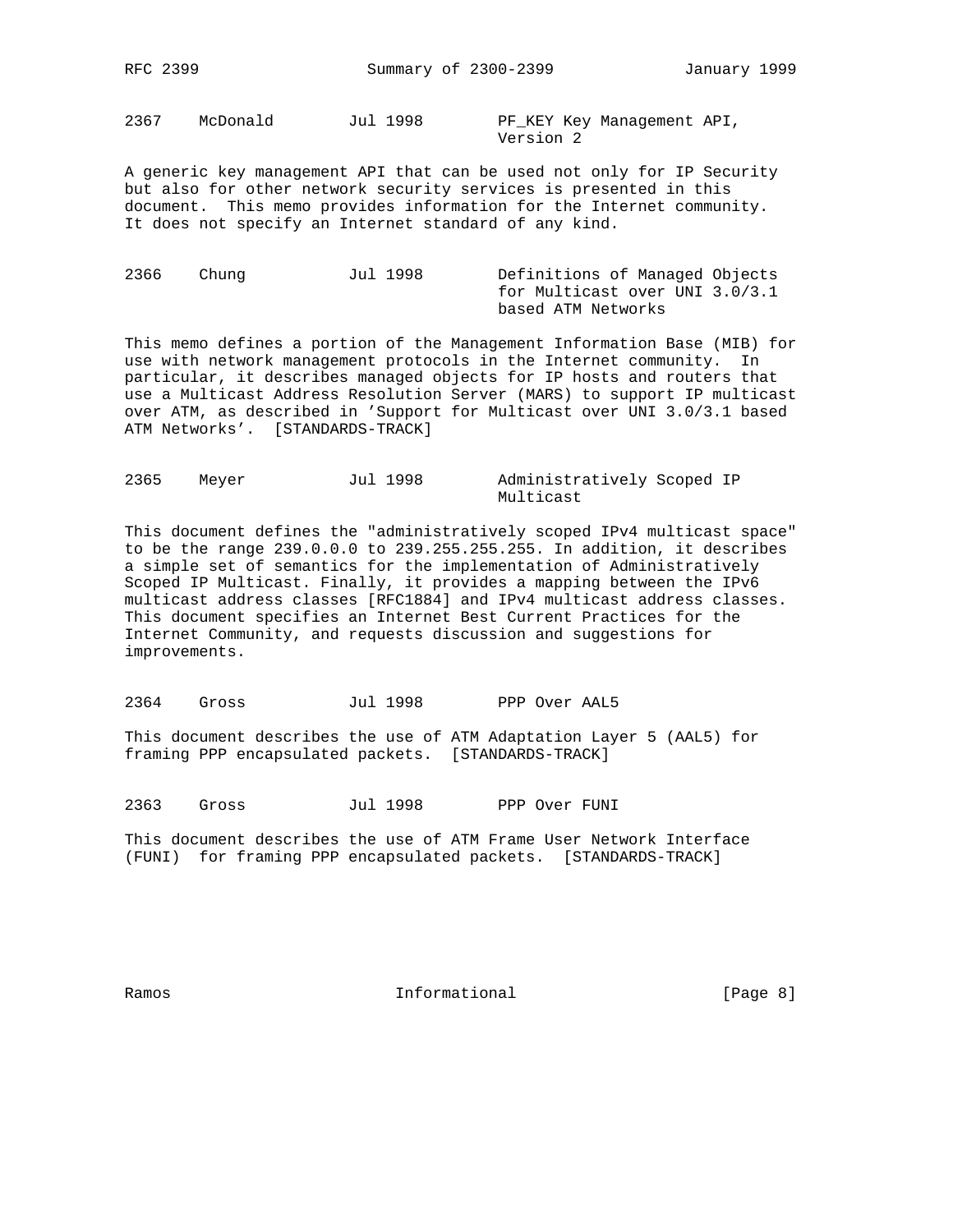2362 Estrin Jun 1998 Protocol Independent

 Multicast-Sparse Mode (PIM-SM): Protocol Specification

This document describes a protocol for efficiently routing to multicast groups that may span wide-area (and inter-domain) internets. This memo defines an Experimental Protocol for the Internet community. It does not specify an Internet standard of any kind. Discussion and suggestions for improvement are requested.

2361 Fleischman Jun 1998 WAVE and AVI Codec Registries

The purpose of this paper is to establish a mechanism by which codecs registered within Microsoft's WAVE and AVI Registries may be referenced within the IANA Namespace by Internet applications. This memo provides information for the Internet community. It does not specify an Internet standard of any kind.

2360 Scott Jun 1998 Guide for Internet Standards Writers

This document is a guide for Internet standard writers. It defines those characteristics that make standards coherent, unambiguous, and easy to interpret. This document specifies an Internet Best Current Practices for the Internet Community, and requests discussion and suggestions for improvements.

2359 Myers Jun 1998 IMAP4 UIDPLUS extension

The UIDPLUS extension of the Internet Message Access Protocol [IMAP4] provides a set of features intended to reduce the amount of time and resources used by some client operations. [STANDARDS-TRACK]

2358 Flick Jun 1998 Definitions of Managed Objects for the Ethernet-like Interface Types

This memo defines a portion of the Management Information Base (MIB) for use with network management protocols in the Internet community. This memo obsoletes RFC 1650 "Definitions of Managed Objects for the Ethernet-like Interface Types using SMIv2". This memo extends that specification by including management information useful for the management of 100 Mb/s Ethernet interfaces. [STANDARDS-TRACK]

Ramos **Example 20** Informational **Example 20** [Page 9]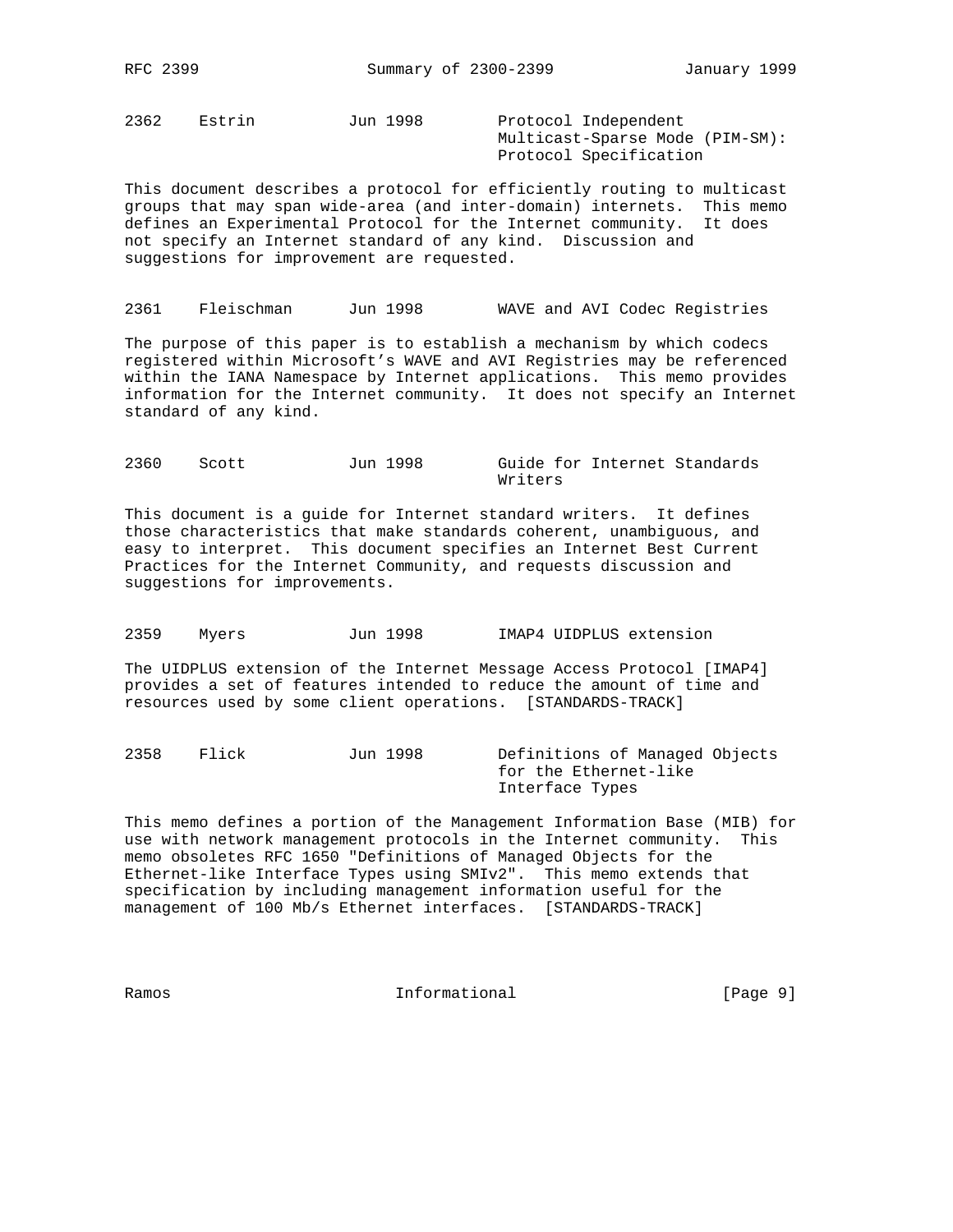2357 Mankin Jun 1998 IETF Criteria for Evaluating Reliable Multicast Transport and Application Protocols

This memo describes the procedures and criteria for reviewing reliable multicast protocols within the Transport Area (TSV) of the IETF. Within today's Internet, important applications exist for a reliable multicast service. This memo provides information for the Internet community. It does not specify an Internet standard of any kind.

2356 Montenegro Jun 1998 Sun's SKIP Firewall Traversal for Mobile IP

The Mobile IP specification establishes the mechanisms that enable a mobile host to maintain and use the same IP address as it changes its point of attachment to the network. The mechanisms described in this document allow a mobile node out on a public sector of the internet to negotiate access past a SKIP firewall, and construct a secure channel into its home network. This memo provides information for the Internet community. This memo does not specify an Internet standard of any kind.

2355 Kelly Jun 1998 TN3270 Enhancements

This document describes a protocol that more fully supports 3270 devices than do traditional tn3270 practices. [STANDARDS-TRACK]

2354 Perkins Jun 1998 Options for Repair of Streaming Media

This document summarizes a range of possible techniques for the repair of continuous media streams subject to packet loss. This memo provides information for the Internet community. This memo does not specify an Internet standard of any kind.

2353 Dudley May 1998 APPN/HPR in IP Networks APPN Implementers' Workshop Closed Pages Document

This memo defines a method with which HPR nodes can use IP networks for communication, and the enhancements to APPN required by this method. This memo also describes an option set that allows the use of the APPN connection network model to allow HPR nodes to use IP

Ramos **Informational Informational** [Page 10]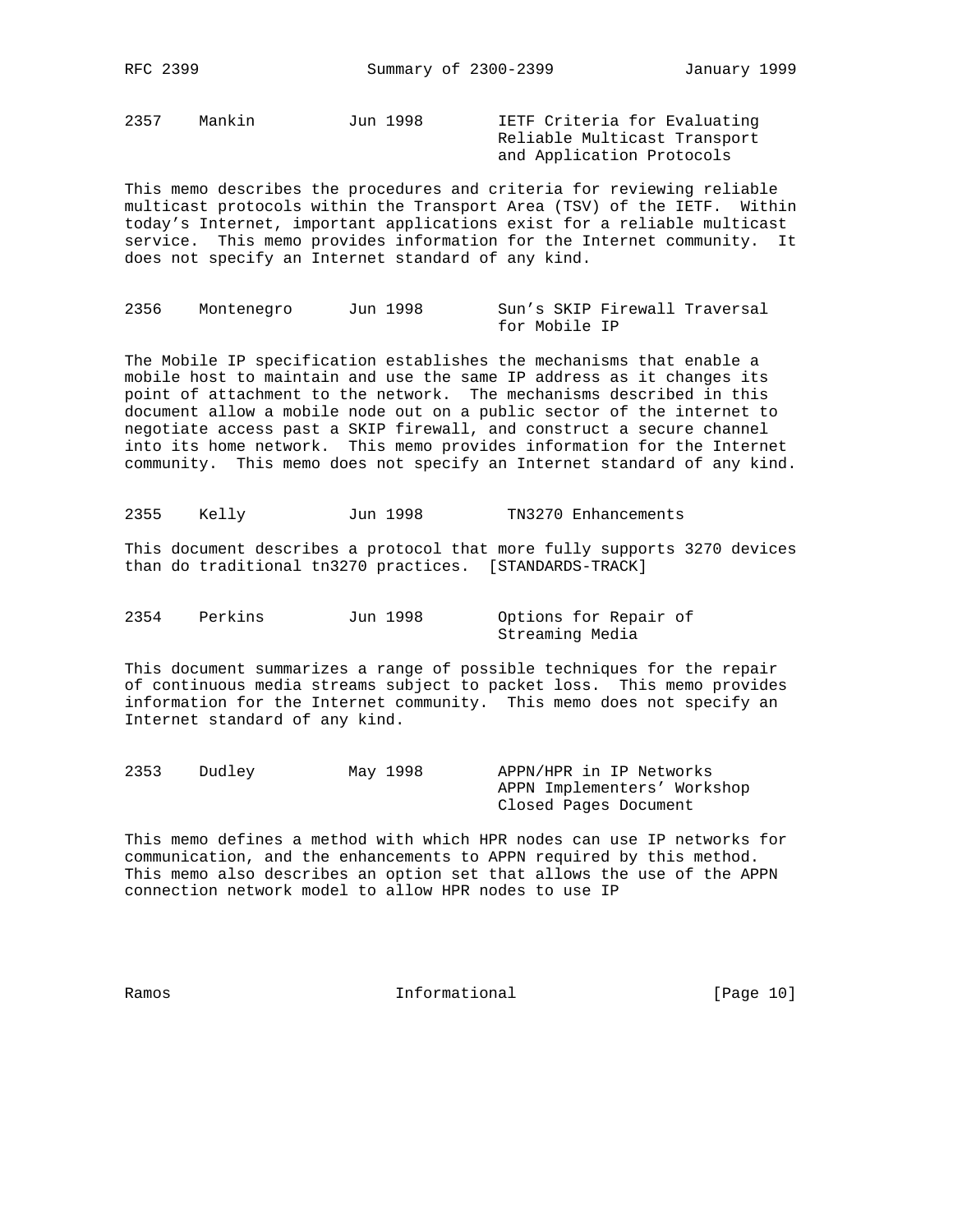networks for communication without having to predefine link connections. This memo provides information for the Internet community. It does not specify an Internet standard of any kind.

| 2352 | Vauqhan | May 1998 | A Convention For Using Legal |
|------|---------|----------|------------------------------|
|      |         |          | Names as Domain Names        |

The purpose of this memo is to focus discussion on the particular problems with the exhaustion of the top level domain space in the Internet and the possible conflicts that can occur when multiple organisations are vying for the same name. This memo provides information for the Internet community. It does not specify an Internet standard of any kind.

| 2351 | Robert | May 1998 | Mapping of Airline            |  |  |  |
|------|--------|----------|-------------------------------|--|--|--|
|      |        |          | Reservation, Ticketing,       |  |  |  |
|      |        |          | and Messaging Traffic over IP |  |  |  |

This memo specifies a protocol for the encapsulation of the airline specific protocol over IP. This memo provides information for the Internet community. It does not specify an Internet standard of any kind.

| 2250 | Brownlee | Jun 1998 | Expectations for Computer  |  |  |
|------|----------|----------|----------------------------|--|--|
|      |          |          | Security Incident Response |  |  |

The purpose of this document is to express the general Internet community's expectations of Computer Security Incident Response Teams (CSIRTs). It is not possible to define a set of requirements that would be appropriate for all teams, but it is possible and helpful to list and describe the general set of topics and issues which are of concern and interest to constituent communities. This document specifies an Internet Best Current Practices for the Internet Community, and requests discussion and suggestions for improvements.

| 2349 | Malkin | May 1998 |  |  | TFTP Timeout Interval and |  |
|------|--------|----------|--|--|---------------------------|--|
|      |        |          |  |  | Transfer Size Options     |  |

The Trivial File Transfer Protocol is a simple, lock-step, file transfer protocol which allows a client to get or put a file onto a remote host. This document describes two TFTP options. [STANDARDS-TRACK]

Ramos **Informational Informational** [Page 11]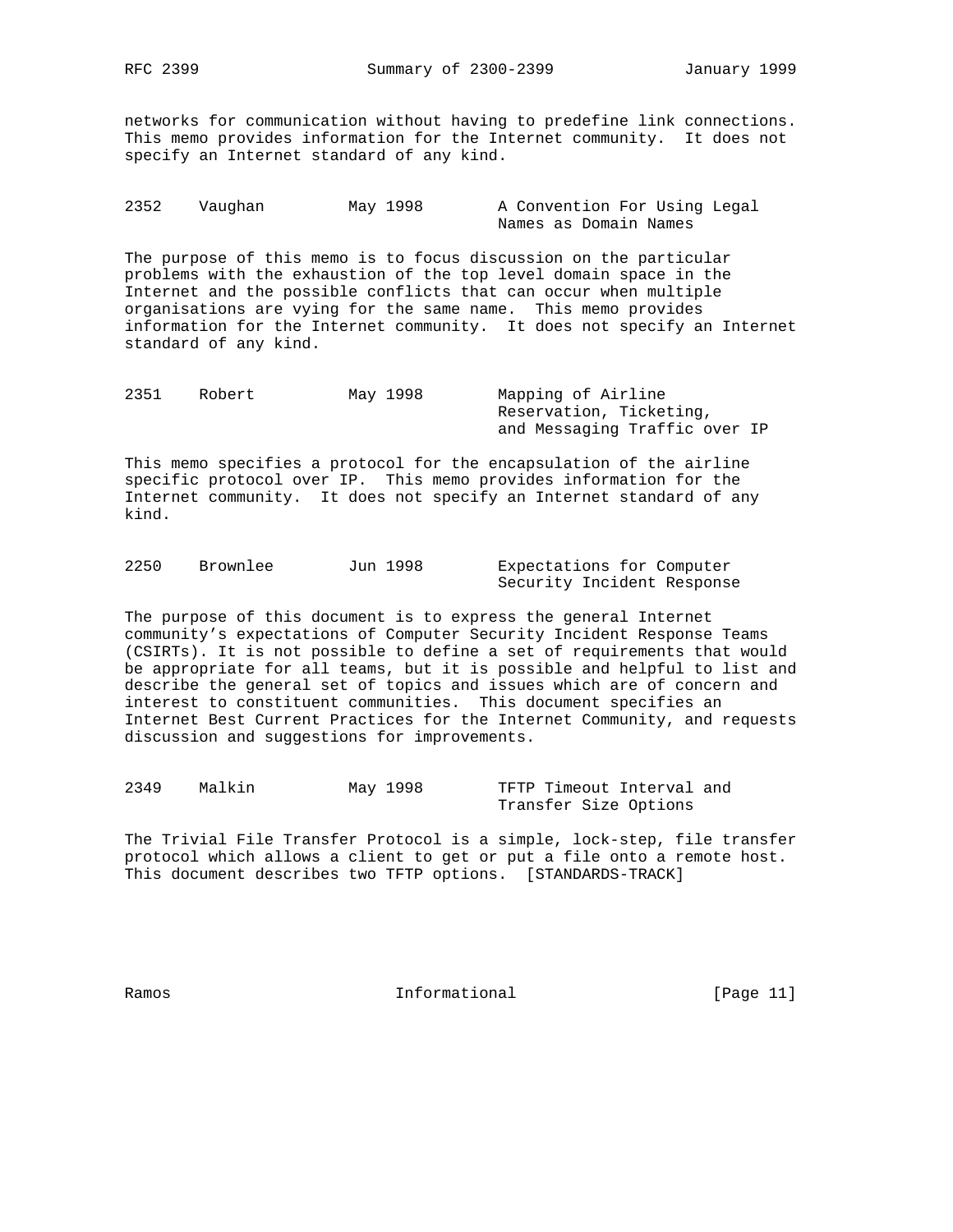2348 Malkin May 1998 TFTP Blocksize Option

The Trivial File Transfer Protocol is a simple, lock-step, file transfer protocol which allows a client to get or put a file onto a remote host. This document describes a TFTP option which allows the client and server to negotiate a blocksize more applicable to the network medium. [STANDARDS-TRACK]

## 2347 Malkin May 1998 TFTP Option Extension

The Trivial File Transfer Protocol is a simple, lock-step, file transfer protocol which allows a client to get or put a file onto a remote host. This document describes a simple extension to TFTP to allow option negotiation prior to the file transfer. [STANDARDS-TRACK]

2346 Palme May 1998 Making Postscript and PDF International

Certain text formats, for example Postscript (MIME-Type: application/postscript; file extension .ps) and Portable Document Format (MIME-Type: application/pdf; file extension .pdf) specify exactly the page layout of the printed document. The commonly used paper format is different in North America and the rest of the world. North America uses the 'Letter' format, while the rest of the world mostly uses the ISO-standard 'A4' format. This means that documents formatted on one continent may not be easily printable on another continent. This memo gives advice on how to produce documents which are equally well printable with the Letter and the A4 formats. This memo provides information for the Internet community. It does not specify an Internet standard of any kind.

2345 Klensin May 1998 Domain Names and Company Name Retrieval

This document proposes a company name to URL mapping service based on the oldest and least complex of Internet directory protocols, whois, in order to explore whether an extremely simple and widely-deployed protocol can succeed where more complex and powerful options have failed or been excessively delayed. This memo defines an Experimental Protocol for the Internet community. It does not specify an Internet standard of any kind. Discussion and suggestions for improvement are requested.

Ramos **Informational Informational** [Page 12]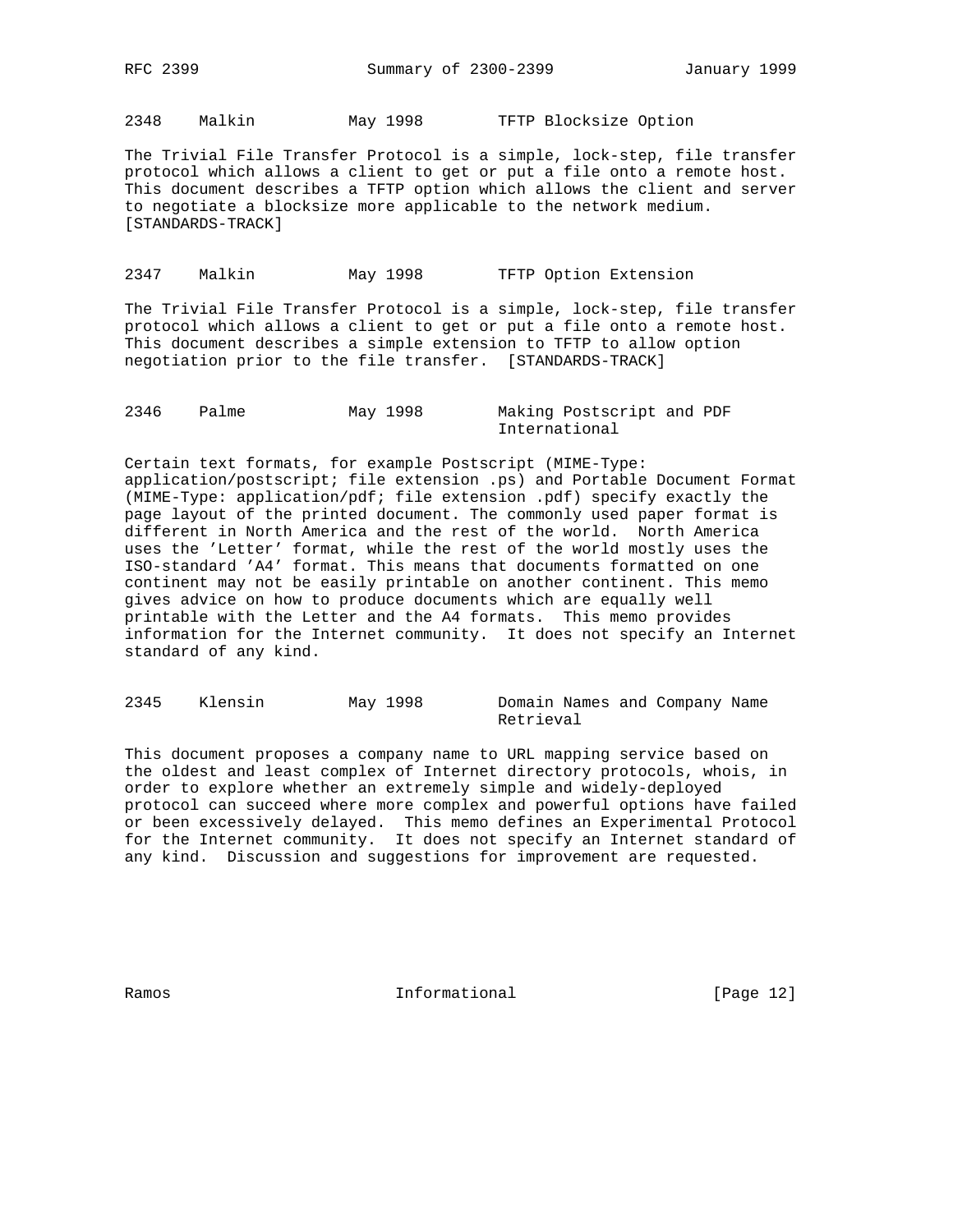2344 Montenegro May 1998 Reverse Tunneling for Mobile IP

This document proposes backwards-compatible extensions to Mobile IP in order to support topologically correct reverse tunnels. [STANDARDS-TRACK]

2343 Civanlar May 1998 RTP Payload Format for Bundled **MPEG** 

This document describes a payload type for bundled, MPEG-2 encoded video and audio data that may be used with RTP, version 2. This memo defines an Experimental Protocol for the Internet community. This memo does not specify an Internet standard of any kind. Discussion and suggestions for improvement are requested.

2342 Gahrns May 1998 IMAP4 Namespace

This document defines a NAMESPACE command that allows a client to discover the prefixes of namespaces used by a server for personal mailboxes, other users' mailboxes, and shared mailboxes. [STANDARDS-TRACK]

| 2341 | Valencia | May 1998 | Cisco Layer Two Forwarding |
|------|----------|----------|----------------------------|
|      |          |          | (Protocol) "L2F"           |

This document describes the Layer Two Forwarding protocol (L2F) which permits the tunneling of the link layer (i.e., HDLC, async HDLC, or SLIP frames) of higher level protocols. This memo describes a historic protocol for the Internet community. It does not specify an Internet standard of any kind.

2340 Jamoussi May 1998 Nortel's Virtual Network Switching (VNS) Overview

This document provides an overview of Virtual Network Switching (VNS). This memo provides information for the Internet community. It does not specify an Internet standard of any kind.

Ramos **Informational Informational** [Page 13]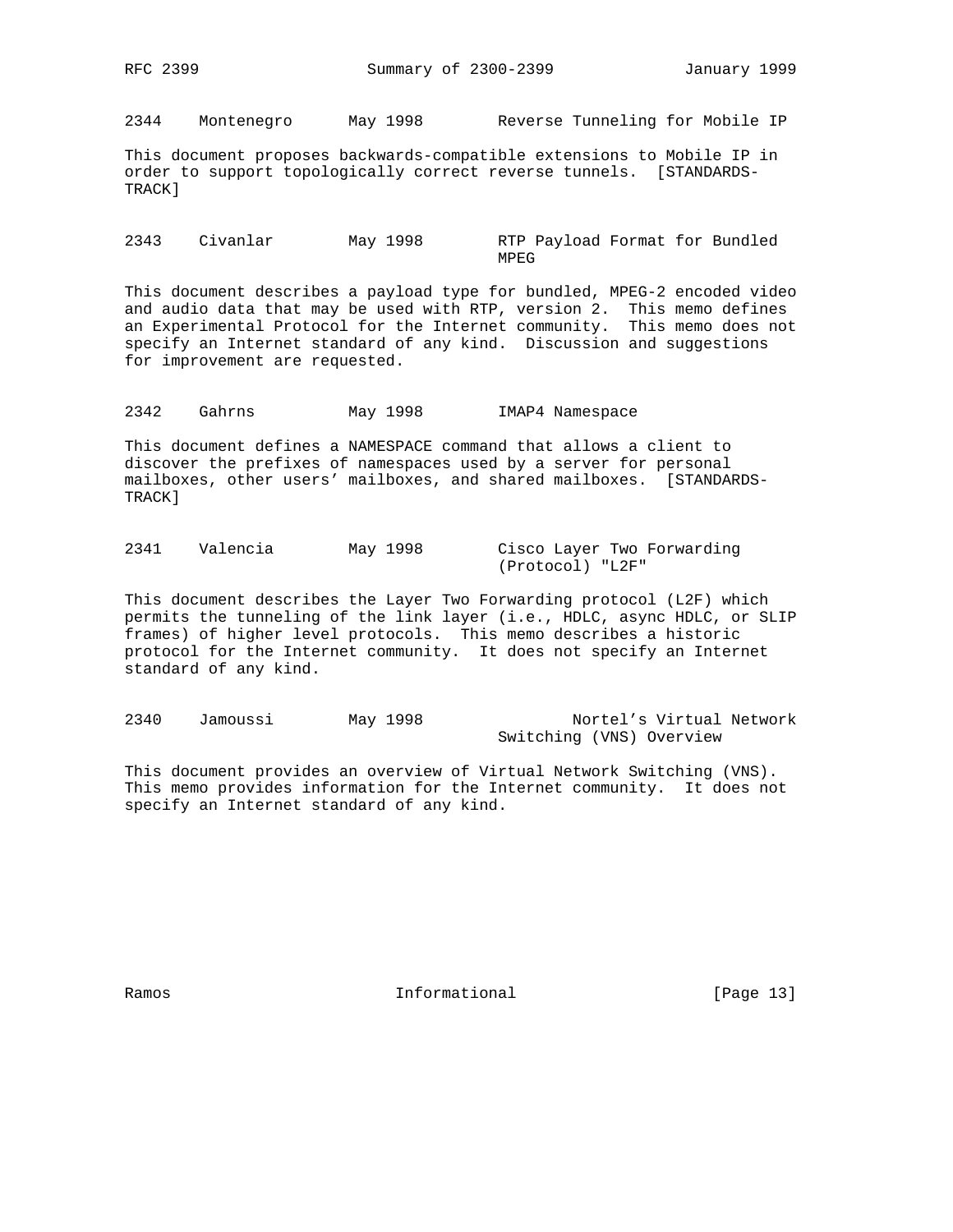2339 ISOC May 1998 An Agreement Between the

 Internet Society, the IETF, and Sun Microsystems, Inc. in the matter of NFS V.4 Protocols

This Request for Comments records an agreement between Sun Microsystems, Inc. and the Internet Society to permit the flow of Sun's Network File System specifications into the Internet Standards process conducted by the Internet Engineering Task Force. This memo provides information for the Internet community. It does not specify an Internet standard of any kind.

2338 Knight Apr 1998 Virtual Router Redundancy Protocol

This memo defines the Virtual Router Redundancy Protocol (VRRP). VRRP specifies an election protocol that dynamically assigns responsibility for a virtual router to one of the VRRP routers on a LAN. [STANDARDS-TRACK]

2337 Farinacci Apr 1998 Intra-LIS IP multicast among routers over ATM using Sparse Mode PIM

This document describes how intra-LIS IP multicast can be efficiently supported among routers over ATM without using the Multicast Address Resolution Server (MARS). This memo defines an Experimental Protocol for the Internet community. It does not specify an Internet standard of any kind. Discussion and suggestions for improvement are requested.

2336 Luciani Jul 1998 Classical IP and ARP over ATM to NHRP Transition

This document describes methods and procedures for the graceful transition from an ATMARP LIS to an NHRP LIS network model over ATM. This memo provides information for the Internet community. It does not specify an Internet standard of any kind.

2335 Luciani Apr 1998 A Distributed NHRP Service Using SCSP

This document describes a method for distributing an NHRP service within a LIS. [STANDARDS-TRACK]

Ramos **Informational Informational** [Page 14]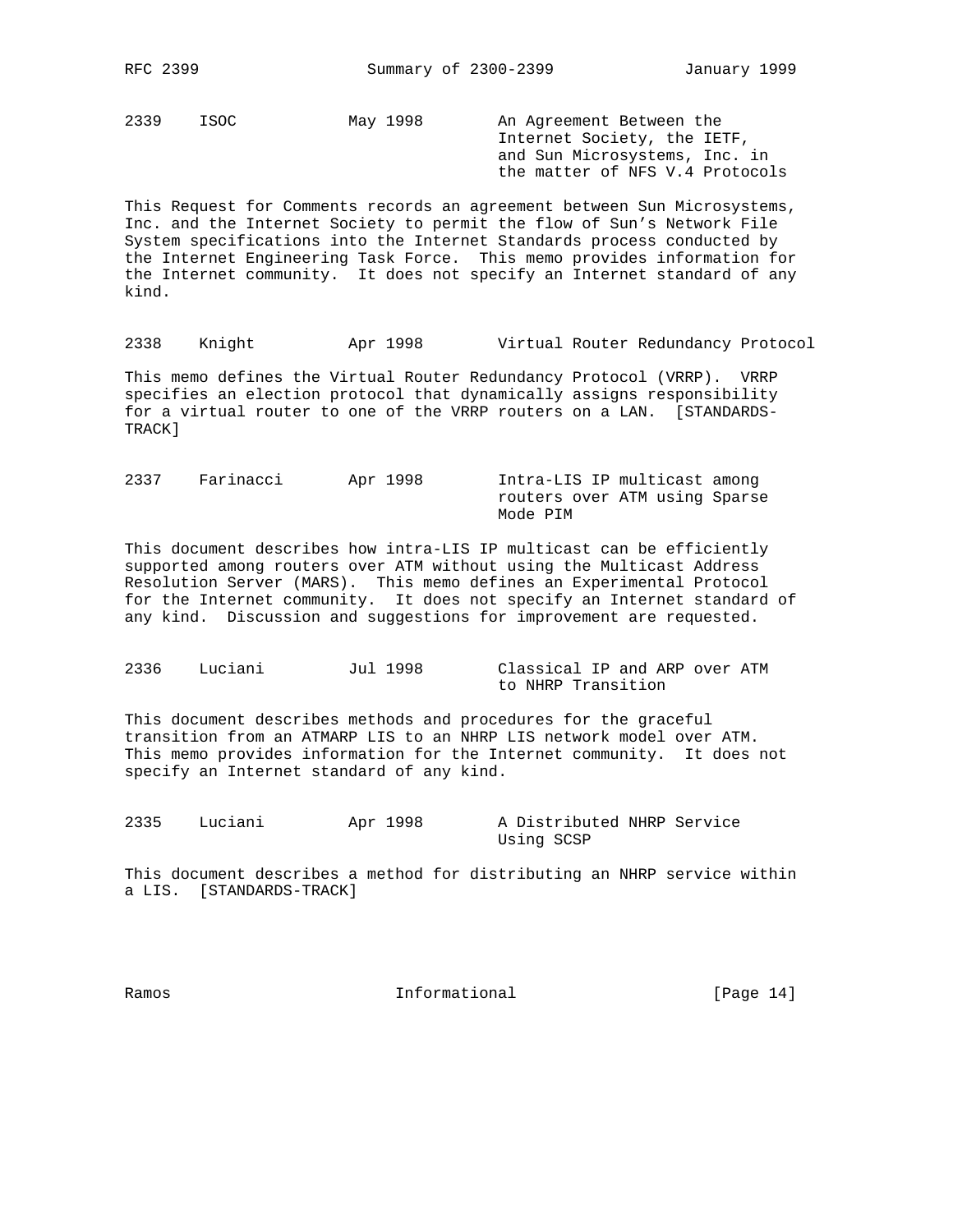2334 Luciani Apr 1998 Server Cache Synchronization

Protocol (SCSP)

This document describes the Server Cache Synchronization Protocol (SCSP) and is written in terms of SCSP's use within Non Broadcast Multiple Access (NBMA) networks; although, a somewhat straight forward usage is applicable to BMA networks. [STANDARDS-TRACK]

| 2333 | Cansever | Apr 1998 | NHRP Protocol Applicability |  |
|------|----------|----------|-----------------------------|--|
|      |          |          | Statement                   |  |

As required by the Routing Protocol Criteria [RFC 1264], this memo discusses the applicability of the Next Hop Resolution Protocol (NHRP) in routing of IP datagrams over Non-Broadcast Multiple Access (NBMA) networks, such as ATM, SMDS and X.25. [STANDARDS-TRACK]

| 2332 | Luciani | Apr 1998 |                 | NBMA Next Hop Resolution |
|------|---------|----------|-----------------|--------------------------|
|      |         |          | Protocol (NHRP) |                          |

This document describes the NBMA Next Hop Resolution Protocol (NHRP). NHRP can be used by a source station (host or router) connected to a Non-Broadcast, Multi-Access (NBMA) subnetwork to determine the internetworking layer address and NBMA subnetwork addresses of the "NBMA next hop" towards a destination station. [STANDARDS-TRACK]

| 2331 | Maher | Apr 1998 | ATM Signalling Support for IP |
|------|-------|----------|-------------------------------|
|      |       |          | over ATM - UNI Signalling 4.0 |
|      |       |          | Update                        |

This memo describes how to efficiently use the ATM call control signalling procedures defined in UNI Signalling 4.0 to support IP over ATM environments as described in RFC 2225 and in RFC 2332. [STANDARDS-TRACK]

2330 Paxson May 1998 Framework for IP Performance Metrics

The purpose of this memo is to define a general framework for particular metrics to be developed by the IETF's IP Performance Metrics effort. This memo provides information for the Internet community. It does not specify an Internet standard of any kind.

Ramos **Informational Informational** [Page 15]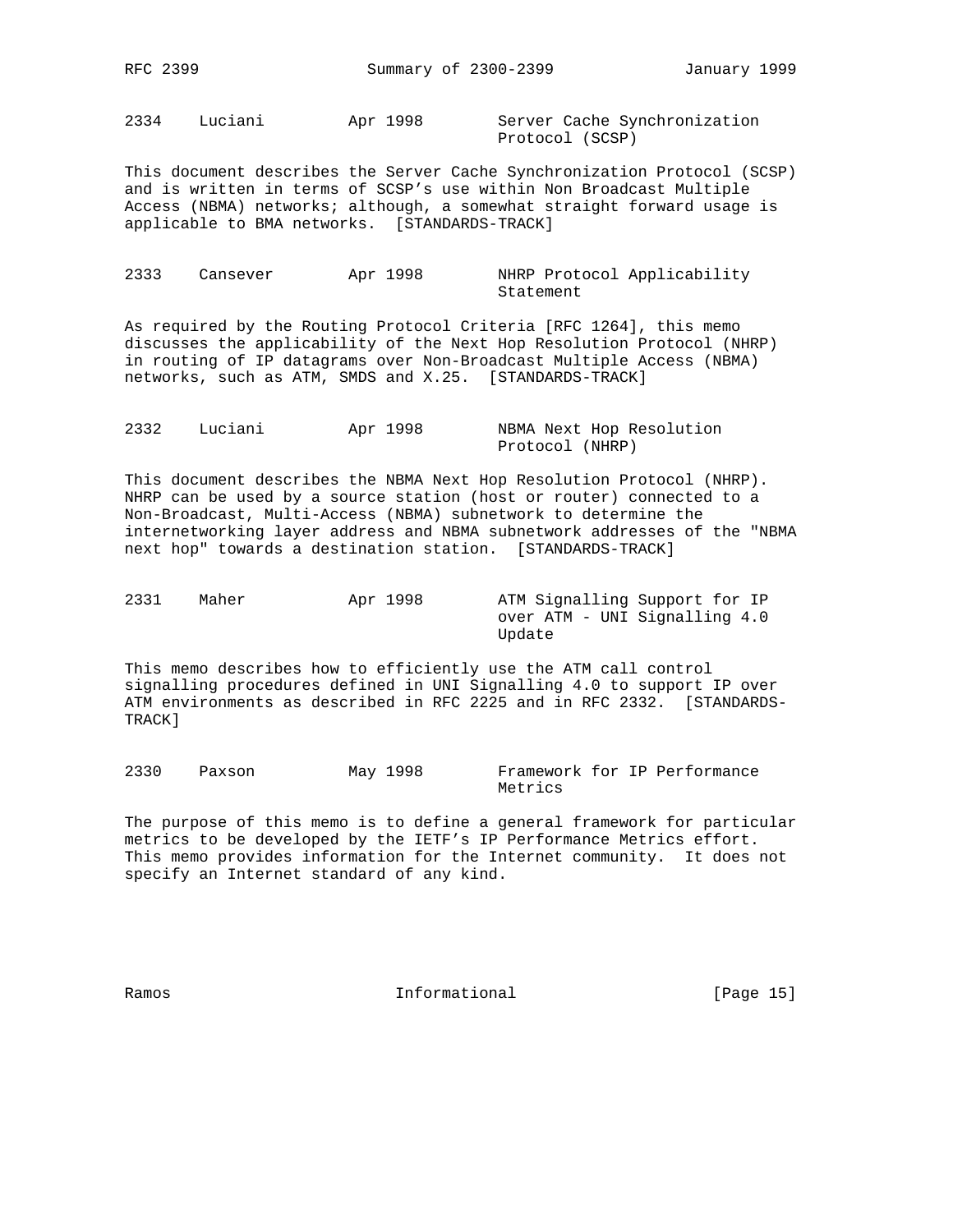2329 Moy Apr 1998 OSPF Standardization Report

This memo documents how the requirements for advancing a routing protocol to Full Standard have been met for OSPFv2. This memo provides information for the Internet community. It does not specify an Internet standard of any kind.

2328 Moy Apr 1998 OSPF Version 2

This memo documents version 2 of the OSPF protocol. OSPF is a linkstate routing protocol. [STANDARDS-TRACK]

2327 Handley Apr 1998 SDP: Session Description Protocol

This document defines the Session Description Protocol, SDP. SDP is intended for describing multimedia sessions for the purposes of session announcement, session invitation, and other forms of multimedia session initiation. [STANDARDS-TRACK]

2326 Schulzrinne Apr 1998 Real Time Streaming Protocol (RTSP)

The Real Time Streaming Protocol, or RTSP, is an application-level protocol for control over the delivery of data with real-time properties. RTSP provides an extensible framework to enable controlled, on-demand delivery of real-time data, such as audio and video. [STANDARDS-TRACK]

2325 Slavitch 1 Apr 1998 Definitions of Managed Objects for Drip-Type Heated Beverage Hardware Devices using SMIv2

This memo defines an extension to the Management Information Base (MIB) for use with network management protocols in the Internet community. In particular, it defines objects for the management of coffee-brewing and maintenance devices. This memo provides information for the Internet community. It does not specify an Internet standard of any kind.

Ramos **Informational Informational** [Page 16]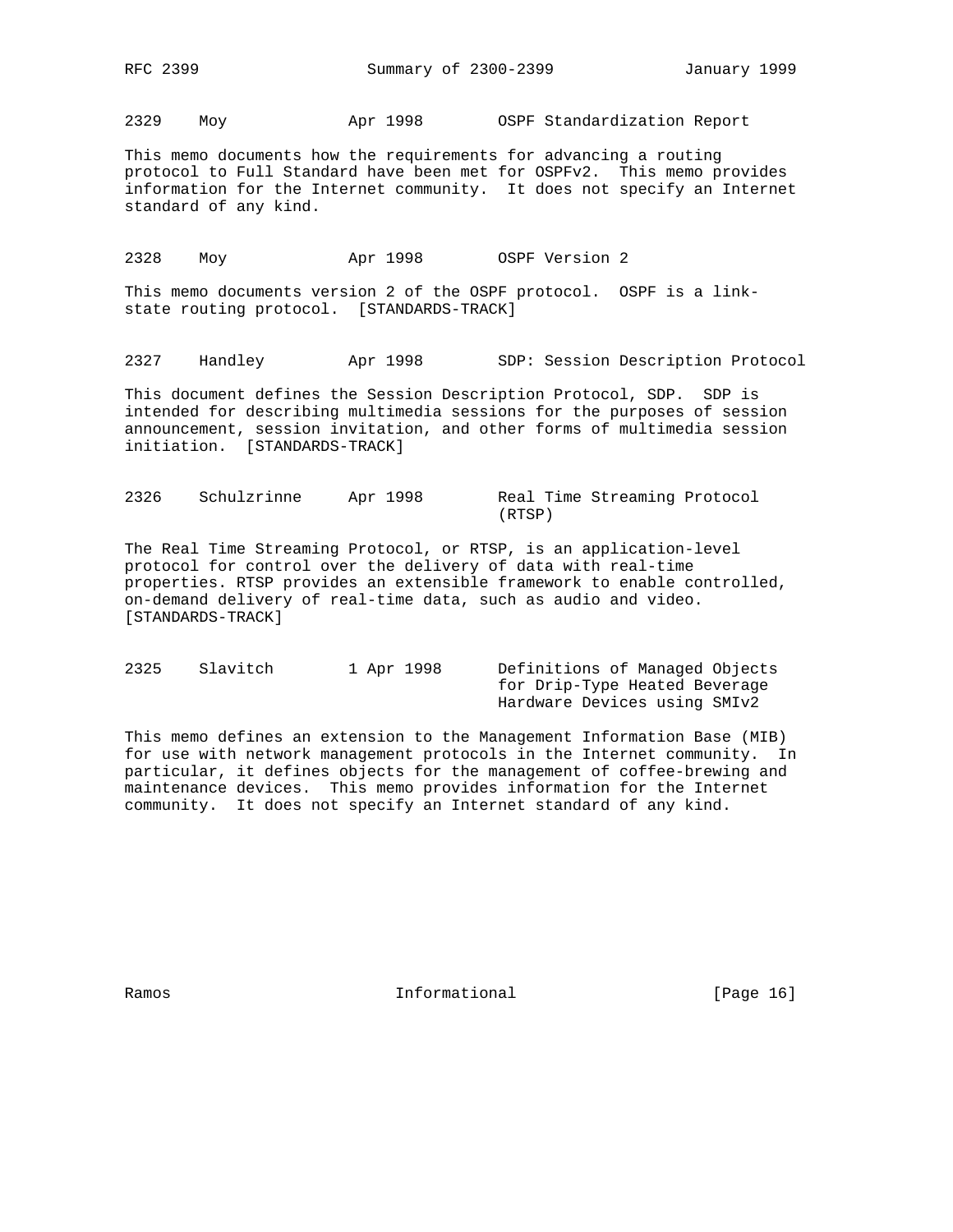2324 Masinter 1 Apr 1998 Hyper Text Coffee Pot Control

Protocol (HTCPCP/1.0)

This document describes HTCPCP, a protocol for controlling, monitoring, and diagnosing coffee pots. This memo provides information for the Internet community. It does not specify an Internet standard of any kind.

2323 Ramos 1 Apr 1998 IETF Identification and Security Guidelines

This RFC is meant to represent a guideline by which the IETF conferences may run more effeciently with regards to identification and security protocols, with specific attention paid to a particular sub-group within the IETF: "facial hairius extremis". This memo provides information for the Internet community. It does not specify an Internet standard of any kind.

2322 van den Hout 1 Apr 1998 Management of IP numbers by peg-dhcp

This RFC describes a protocol to dynamically hand out ip-numbers on field networks and small events that don't necessarily have a clear organisational body. This memo provides information for the Internet community. It does not specify an Internet standard of any kind.

| 2321 | Bressen | 1 Apr 1998 | RITA -- The Reliable         |
|------|---------|------------|------------------------------|
|      |         |            | Internetwork Troubleshooting |
|      |         |            | Agent                        |

A Description of the usage of Nondeterministic Troubleshooting and Diagnostic Methodologies as applied to today's complex nondeterministic networks and environments. This memo provides information for the Internet community. It does not specify an Internet standard of any kind.

2320 Greene Apr 1998 Definitions of Managed Objects for Classical IP and ARP Over ATM Using SMIv2

The purpose of this memo is to define the Management Information Base (MIB) for supporting Classical IP and ARP over ATM as specified in Classical IP and ARP over ATM. [STANDARDS-TRACK]

Ramos **Informational Informational** [Page 17]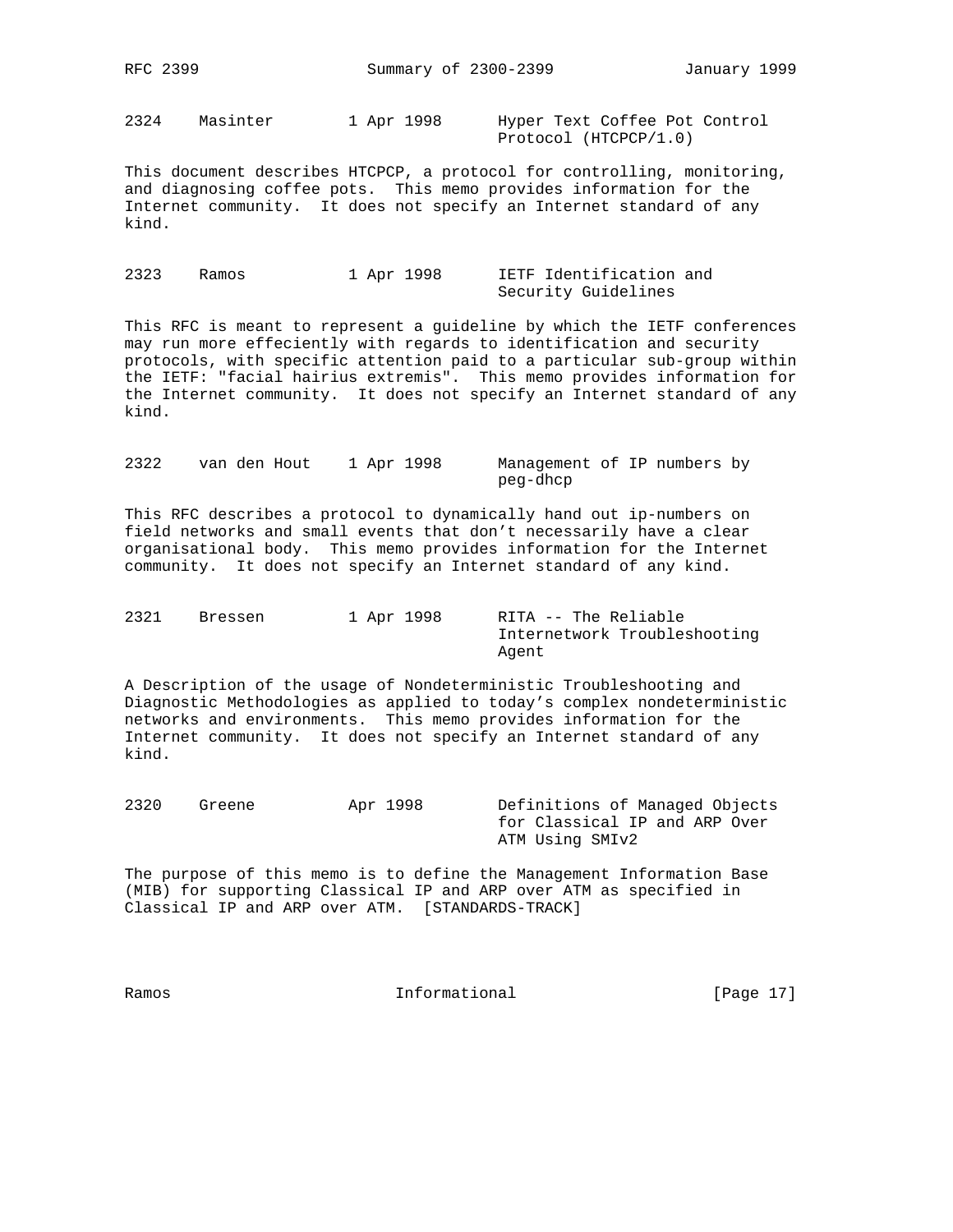2319 KOI8-U WG Apr 1998 Ukrainian Character Set KOI8-U

This document provides information about character encoding KOI8-U (KOI8 Ukrainian) wich is a de-facto standard in Ukrainian Internet community. This memo provides information for the Internet community. It does not specify an Internet standard of any kind.

2318 Lie Mar 1998 The text/css Media Type

This memo provides information about the text/css Media Type. This memo provides information for the Internet community. It does not specify an Internet standard of any kind.

2317 Eidnes Mar 1998 Classless IN-ADDR.ARPA delegation

This document describes a way to do IN-ADDR.ARPA delegation on non-octet boundaries for address spaces covering fewer than 256 addresses. This document specifies an Internet Best Current Practices for the Internet Community, and requests discussion and suggestions for improvements.

| 2316 | Bellovin | Apr 1998 | Report of the IAB Security |
|------|----------|----------|----------------------------|
|      |          |          | Architecture Workshop      |

On 3-5 March 1997, the IAB held a security architecture workshop at Bell Labs in Murray Hill, NJ. We identified the core security components of the architecture, and specified several documents that need to be written. Most importantly, we agreed that security was not optional, and that it needed to be designed in from the beginning. This memo provides information for the Internet community. It does not specify an Internet standard of any kind.

2315 Kaliski Mar 1998 PKCS #7: Cryptographic Message Syntax Version 1.5

This document describes a general syntax for data that may have cryptography applied to it, such as digital signatures and digital envelopes. This memo provides information for the Internet community. It does not specify an Internet standard of any kind.

Ramos **Informational Informational** [Page 18]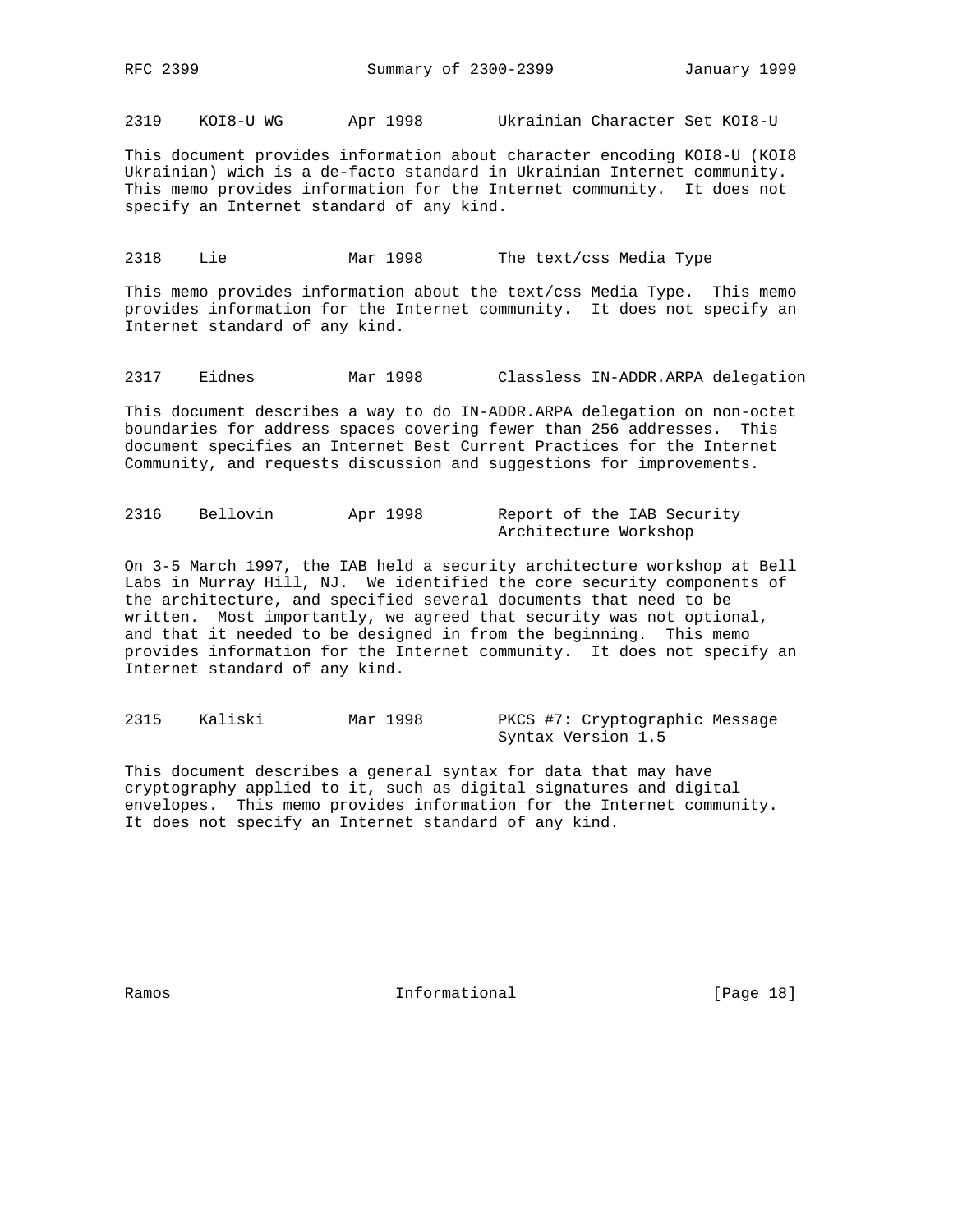2314 Kaliski Mar 1998 PKCS #10: Certification

Request Syntax Version 1.5

This document describes a syntax for certification requests. This memo provides information for the Internet community. It does not specify an Internet standard of any kind.

2313 Kaliski Mar 1998 PKCS #1: RSA Encryption Version 1.5

This document describes a method for encrypting data using the RSA public-key cryptosystem. This memo provides information for the Internet community. It does not specify an Internet standard of any kind.

2312 Dusse Mar 1998 S/MIME Version 2 Certificate Handling

This memo describes the mechanisms S/MIME uses to create and validate keys using certificates. This memo provides information for the Internet community. It does not specify an Internet standard of any kind.

2311 Dusse Mar 1998 S/MIME Version 2 Message Specification

This document describes a protocol for adding cryptographic signature and encryption services to MIME data. This memo provides information for the Internet community. It does not specify an Internet standard of any kind.

2310 Holtman Apr 1998 The Safe Response Header Field

This document defines a HTTP response header field called Safe, which can be used to indicate that repeating a HTTP request is safe. This memo defines an Experimental Protocol for the Internet community. It does not specify an Internet standard of any kind. Discussion and suggestions for improvement are requested.

Ramos **Informational Informational** [Page 19]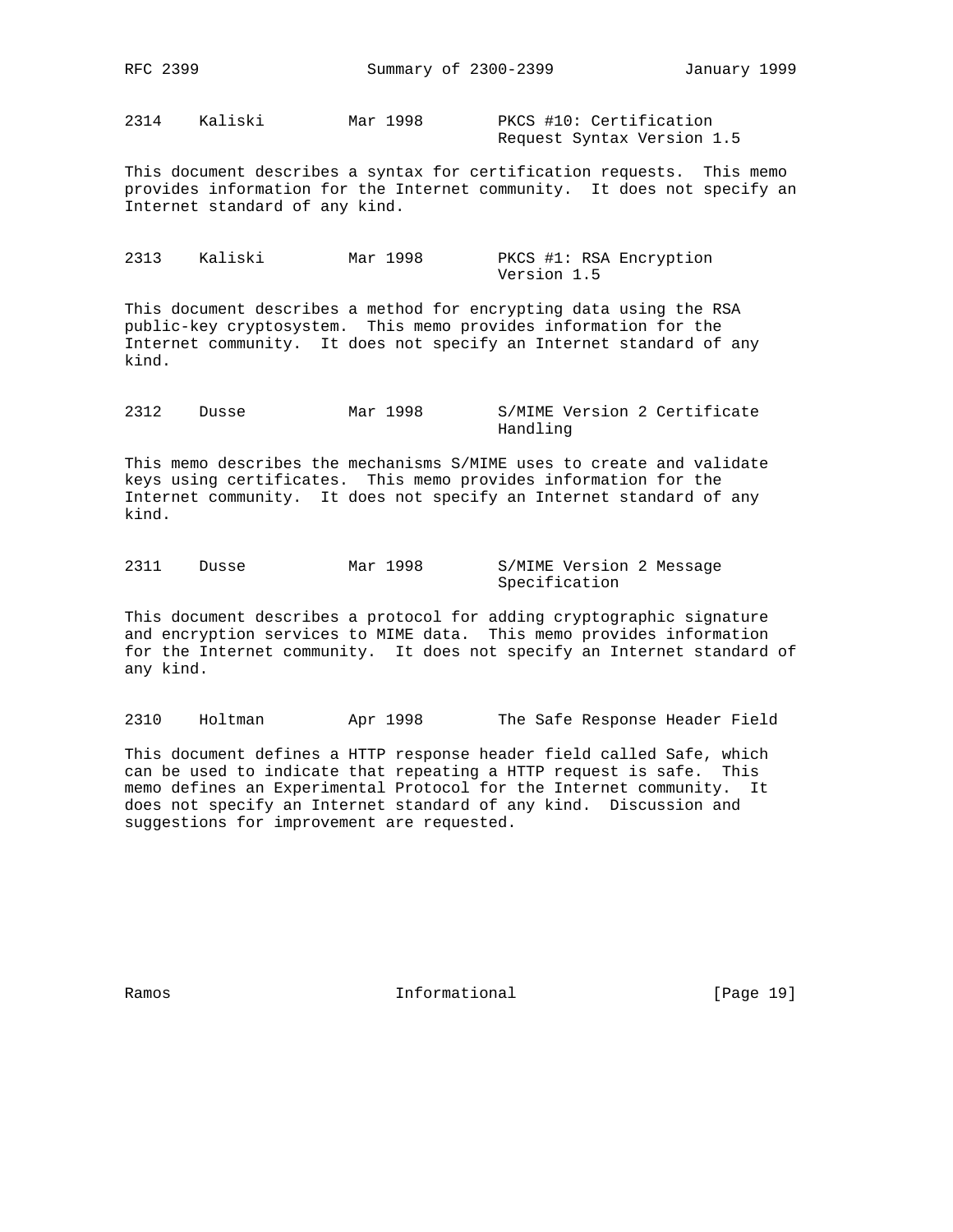2309 Braden Apr 1998 Recommendations on Queue

 Management and Congestion Avoidance in the Internet

This memo presents two recommendations to the Internet community concerning measures to improve and preserve Internet performance. It presents a strong recommendation for testing, standardization, and widespread deployment of active queue management in routers, to improve the performance of today's Internet. It also urges a concerted effort of research, measurement, and ultimate deployment of router mechanisms to protect the Internet from flows that are not sufficiently responsive to congestion notification. This memo provides information for the Internet community. It does not specify an Internet standard of any kind.

2308 Andrews Mar 1998 Negative Caching of DNS Queries (DNS NCACHE)

RFC1034 provided a description of how to cache negative responses. It however had a fundamental flaw in that it did not allow a name server to hand out those cached responses to other resolvers, thereby greatly reducing the effect of the caching. This document addresses issues raise in the light of experience and replaces RFC1034 Section 4.3.4. [STANDARDS-TRACK]

| 2307 | Howard | Mar 1998 | An Approach for Using LDAP as |  |  |
|------|--------|----------|-------------------------------|--|--|
|      |        |          | a Network Information Service |  |  |

This document describes an experimental mechanism for mapping entities related to TCP/IP and the UNIX system into X.500 entries so that they may be resolved with the Lightweight Directory Access Protocol [RFC2251]. This memo defines an Experimental Protocol for the Internet community. It does not specify an Internet standard of any kind. Discussion and suggestions for improvement are requested.

| 2306 | Parsons | Mar 1998 |  | Tag Image File Format (TIFF) - |  |
|------|---------|----------|--|--------------------------------|--|
|      |         |          |  | F Profile for Facsimile        |  |

This document describes in detail the definition of TIFF-F that is used to store facsimile images. This memo provides information for the Internet community. It does not specify an Internet standard of any kind.

Ramos **Informational Informational** [Page 20]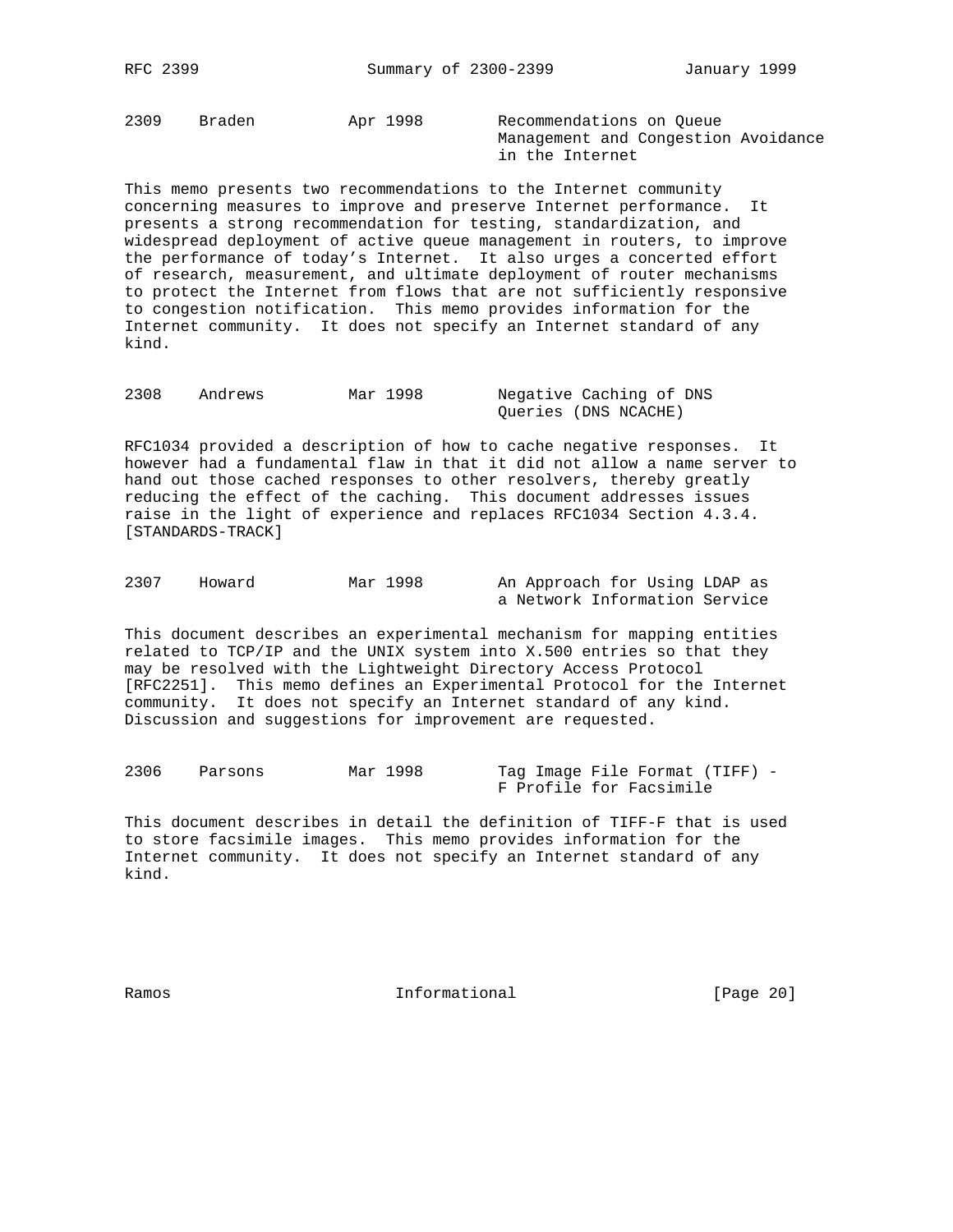2305 Toyoda Mar 1998 A Simple Mode of Facsimile Using Internet Mail

This specification provides for "simple mode" carriage of facsimile data over the Internet. [STANDARDS-TRACK]

2304 Allocchio Mar 1998 Minimal FAX address format in Internet Mail

This memo describes the MINIMAL addressing method and standard extensions to encode FAX addresses in e-mail addresses. [STANDARDS-TRACK]

2303 Allocchio Mar 1998 Minimal PSTN address format in Internet Mail

This memo describes the MINIMAL addressing method to encode PSTN addresses into e-mail addresses and the standard extension mechanism to allow definition of further standard elements. [STANDARDS-TRACK]

2302 Parsons Mar 1998 Tag Image File Format (TIFF) image/tiff MIME Sub-type Registration

This document describes the registration of the MIME sub-type image/tiff. [STANDARDS-TRACK]

2301 McIntyre Mar 1998 File Format for Internet Fax

This document describes the TIFF (Tag Image File Format) representation of image data specified by the ITU-T Recommendations for black-and-white and color facsimile. [STANDARDS-TRACK]

2300 IAB May 1998 INTERNET OFFICIAL PROTOCOL STANDARDS

A discussion of the standardization process and the RFC document series is presented first, followed by an explanation of the terms. Sections 6.2 - 6.10 contain the lists of protocols in each stage of standardization. Finally are pointers to references and contacts for further information. [STANDARDS-TRACK]

Ramos **Informational Informational** [Page 21]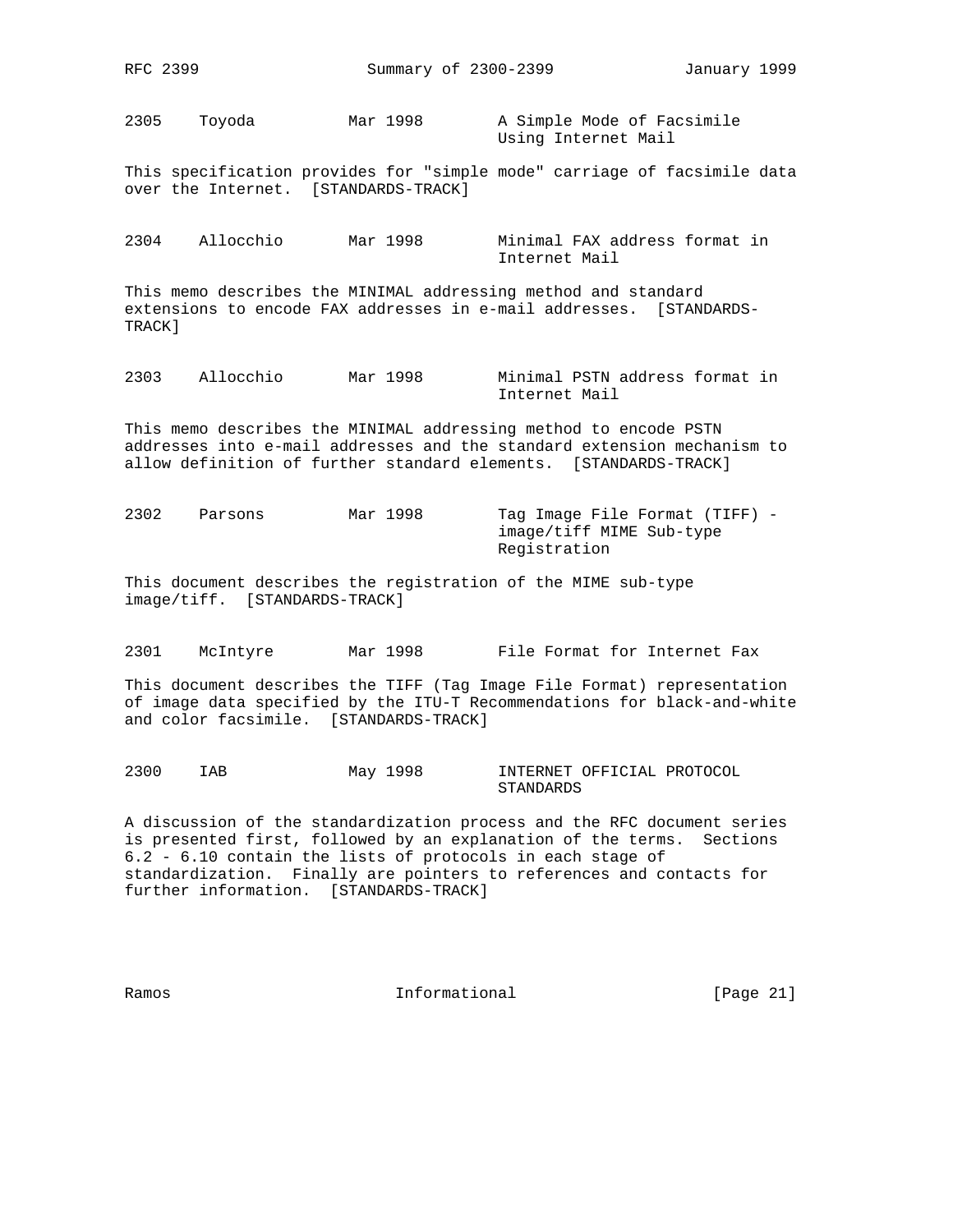Security Considerations

There are no security issues in this Informational RFC.

Author's Address

 Alegre Ramos University of Southern California Information Sciences Institute 4676 Admiralty Way Marina del Rey, CA 90292

 Phone: (310) 822-1511 EMail: ramos@isi.edu

Ramos **Informational Informational** [Page 22]